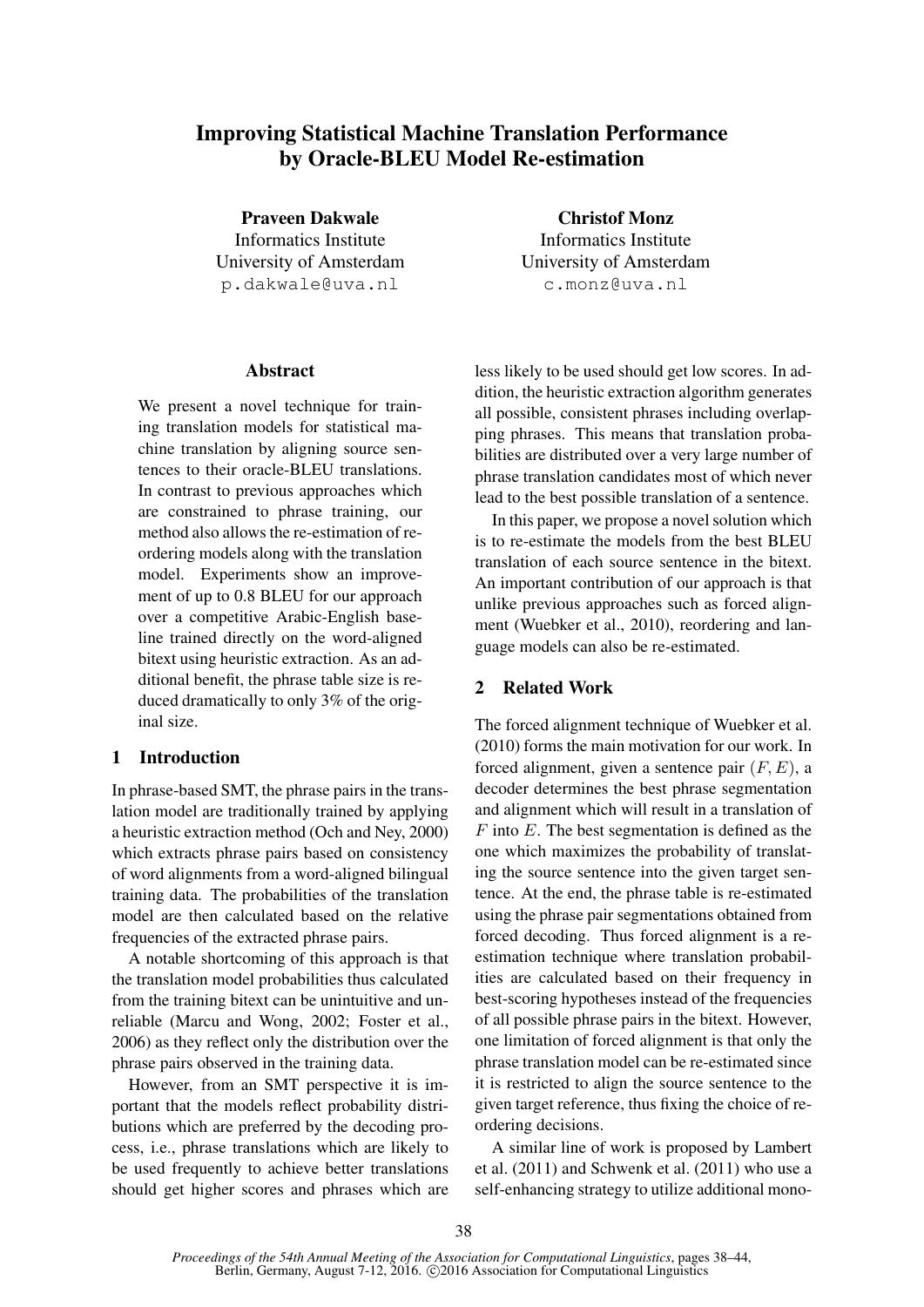

Figure 1: (a) : Word alignment from EM training for Arabic (transliterated) -English sentence pair. (b): Phrase segmentations and alignments from forced decoding. (c): Phrase segmentations and alignments from oracle BLEU re-estimation. Blocks represent phrase boundaries.

lingual source language data by aligning it to its target language translation obtained by using an SMT system to rank sentence translation probabilities. However, the main focus of their work is translation model adaptation by augmenting the bitext with additional training data and not the reestimation of the translation models trained on the parallel data.

In this work, we propose that aligning source sentences to their oracle BLEU translations provides a more realistic estimate of the models from the decoding perspective instead of aligning them to high quality human translations as in forced decoding.

Another relevant line of research relates tuning (weight optimisation), where our work lies between forced decoding (Wuebker et al., 2010) and the bold updating approach of (Liang et al., 2006). However, our approach specifically proposes a novel method for training models using oracle BLEU translations.

#### 3 Model Re-estimation

The idea of our approach is to re-estimate the models with n-best oracle-BLEU translations and sentence alignments resulting from decoding the source sentence. Given a source and its reference translation, the oracle-BLEU translation is defined as the translation output with highest BLEU score. Oracle BLEU translations have been previously used for different analytical purposes in SMT (Srivastava et al., 2011; Dreyer et al., 2007; Wisniewski et al., 2010).

Figure 1 shows example of word alignment obtained from EM training, segmentations and alignment obtained from forced decoding and oracleBLEU re-estimation.

#### 3.1 Oracle BLEU

Ideally, one would like to re-estimate translation models directly from the n-best BLEU translations. However there are two problems in calculating BLEU for individual sentence: First, as discussed in (Chiang et al., 2008), BLEU is not designed to be used for sentences in isolation where it can exhibit rather volatile behavior. Hence, following their work and (Watanabe et al., 2007), we calculate BLEU for a sentence in the context of a exponentially-weighted moving average of previous translations. We briefly discuss the computation from (Chiang et al., 2008) as follows: Given a source sentence f, and its reference translation r, for an n-best translation e∗ , let c(e) be defined as the vector of target length |e|, source length  $|f|$ , reference length  $|r|$ , and the number of n-gram matches between **e** and **r**, then two pseudo document parameters **O** and  $O_f$  are defined as:

$$
\mathbf{O} \leftarrow 0.9 \cdot (\mathbf{O} + c(e^*)), \mathbf{O}_f \leftarrow 0.9 \cdot (\mathbf{O}_f + |f|) \quad (1)
$$

O is an exponentially-weighted moving average of the vectors from previous sentences and  $O_f$  is the correction of source length with respect to the previous sentences. Then the BLEU score for a sentence pairs  $(f,r)$  and translation  $e^*$  is defined as:

$$
\mathbf{B}(e; f, r) = (\mathbf{O}_f + |f|) \cdot BLEU(O + c(e^*; r))
$$
 (2)

The second problem as discussed in Chiang et al. (2008) is that due to noise in the training data, a high-BLEU translation may contain certain rules which are unlikely to be used by the model. Hence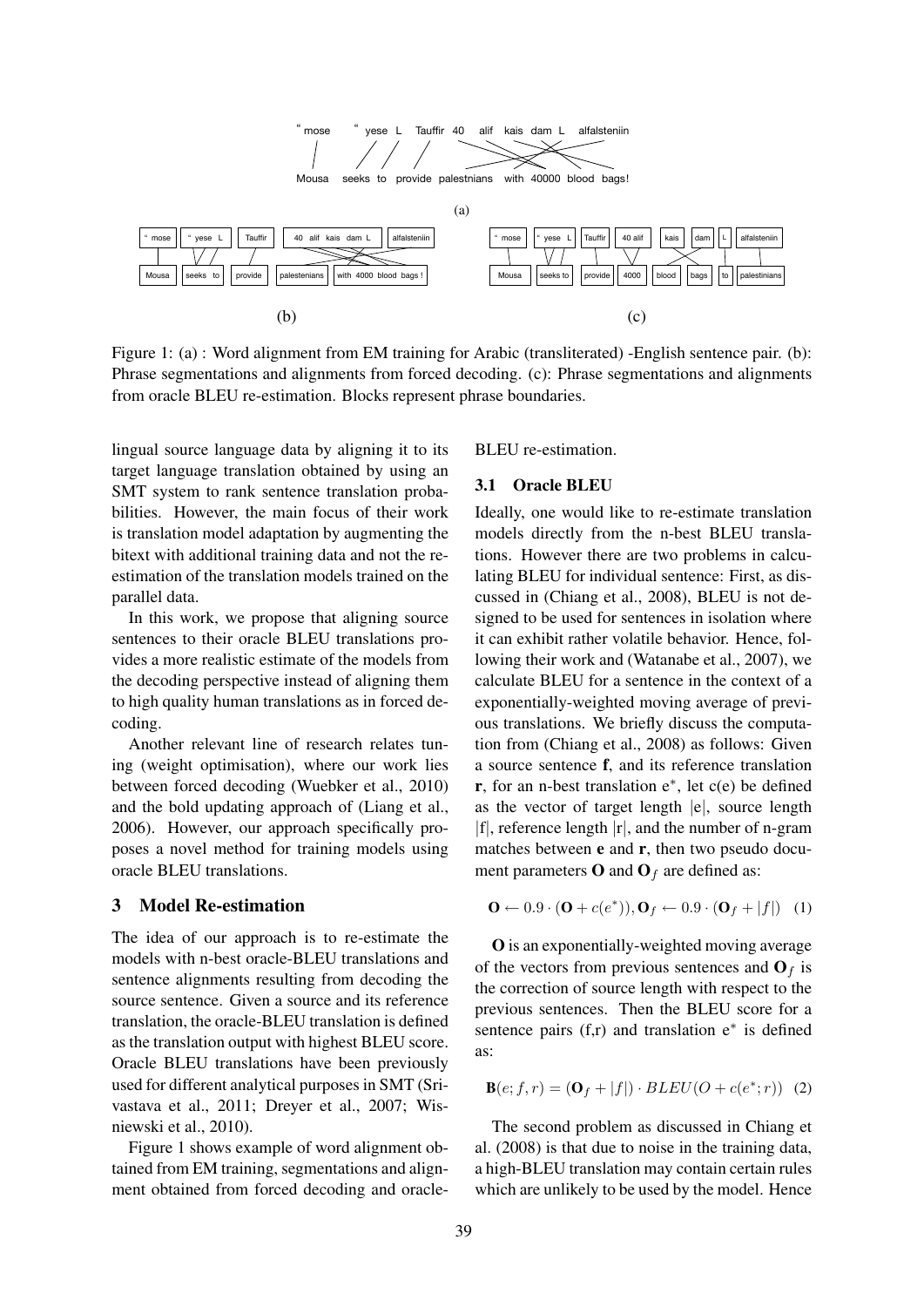following them, we use a weighted combination of BLEU and model score to select the n-best list:

$$
e^* = argmax_e(B(e) - \mu \cdot (B(e) - h(e).w))
$$
 (3)

where B(e) and h(e) are the BLEU and model scores of the candidate translation and  $w$  is the optimised weights for the models,  $\mu$  controls the preference between BLEU and model scores to determine oracle translations. We set  $\mu$ =0.5 to balance between BLEU scores almost as high as the max-BLEU translations, while staying close to translations preferred by the model. We also conducted a set of experiments with  $\mu=0$  (pure or absolute BLEU) in order to verify the necessity for the optimal combination. The lower scores for this setting as compared to the baseline verified that using only the best BLEU translation indeed degrades the performance of the re-estimated models. This finding for the optimal value of  $\mu$ has also been established in (Chiang et al., 2008) through a series of experiments.

#### 3.2 Training

For obtaining the oracle-BLEU translations, we first train the translation models from the bitext using the standard pipeline of word alignment and heuristic extraction. Along with the phrase translation and language models, we also train a bilingual language model (BiLM) (Niehues et al., 2011; Garmash and Monz, 2014), as well as lexicalized (Tillman, 2004) and hierarchical reordering models (Galley and Manning, 2008). We use a BiLM specifically as an instance of a reordering model in order to determine the effect of re-estimating re-ordering decisions from oracle-BLEU translations.

We use the decoder trained on these models to translate the training bitext. Along with the 1 best translation (based on model scores), we also store search graphs or lattices generated during the translations process. Using the target sentences, we convert the translation lattice to an isomorphic oracle-BLEU lattice which has the same set of nodes but the edges represent BLEU score differences corresponding to each transition. Finally, we extract n-best candidate translations from the graphs ranked on BLEU score as defined in Equation (3). Using the word alignments from the initial phrase table, we extract the alignments between each source sentence and each of their n-best oracle-BLEU translations. Finally, we re-train the phrase translations, re-ordering and BiLM on these translations and alignments.

## 3.3 Avoiding over-fitting

Re-estimation of the translation models from the n-best translation of the bitext could re-enforce the probabilities of the low frequency phrase pairs in the re-estimated models leading to over-fitting. Within forced decoding, Wuebker et al. (2010) address this problem by using a leave-one-out approach where they modify the phrase translation probabilities for each sentence pair by removing the counts of all phrases that were extracted from that particular sentence. However, in our approach, we do not impose a constraint to produce the exact translation, instead we use the highest BLEU translations which may be very different from the references. Thus it is not strictly necessary to apply leave-one-out in our approach as a solution to over-fitting. Instead, we handle the problem by simply removing all the phrase pairs below a threshold count which in our case is 2,

$$
\phi_{init} = \phi_{baseline} - \phi_{C(e,f) < 2} \tag{4}
$$

therefore removing phrase pairs with high probability but low frequency.

#### 4 Experimental set up

Our experiments are carried out for an Arabic-English parallel corpus of approximately 1 million sentence pairs. We establish a baseline system by training models on this bitext and then compare this to a forced decoding implementation and to oracle-BLEU re-estimation using the same bitext.

#### 4.1 Baseline and forced decoding

The initial training corpus we use is a collection of parallel sentences taken from OpenMT data sources released by the LDC.

Phrase table, distortion models and the lexical BiLM are trained with initial alignments obtained using GIZA++ (Och and Ney, 2003). The English 5-gram target language model is trained with Kneser-Ney smoothing on news data of nearly 1.6B tokens. We use an in-house phrase-based SMT system similar to Moses. For all settings in this paper, weights were optimized on NIST's MT04 data set using pairwise ranked optimization (Hopkins and May, 2011).

For forced alignment we use the existing implementation within the Moses SMT toolkit (Koehn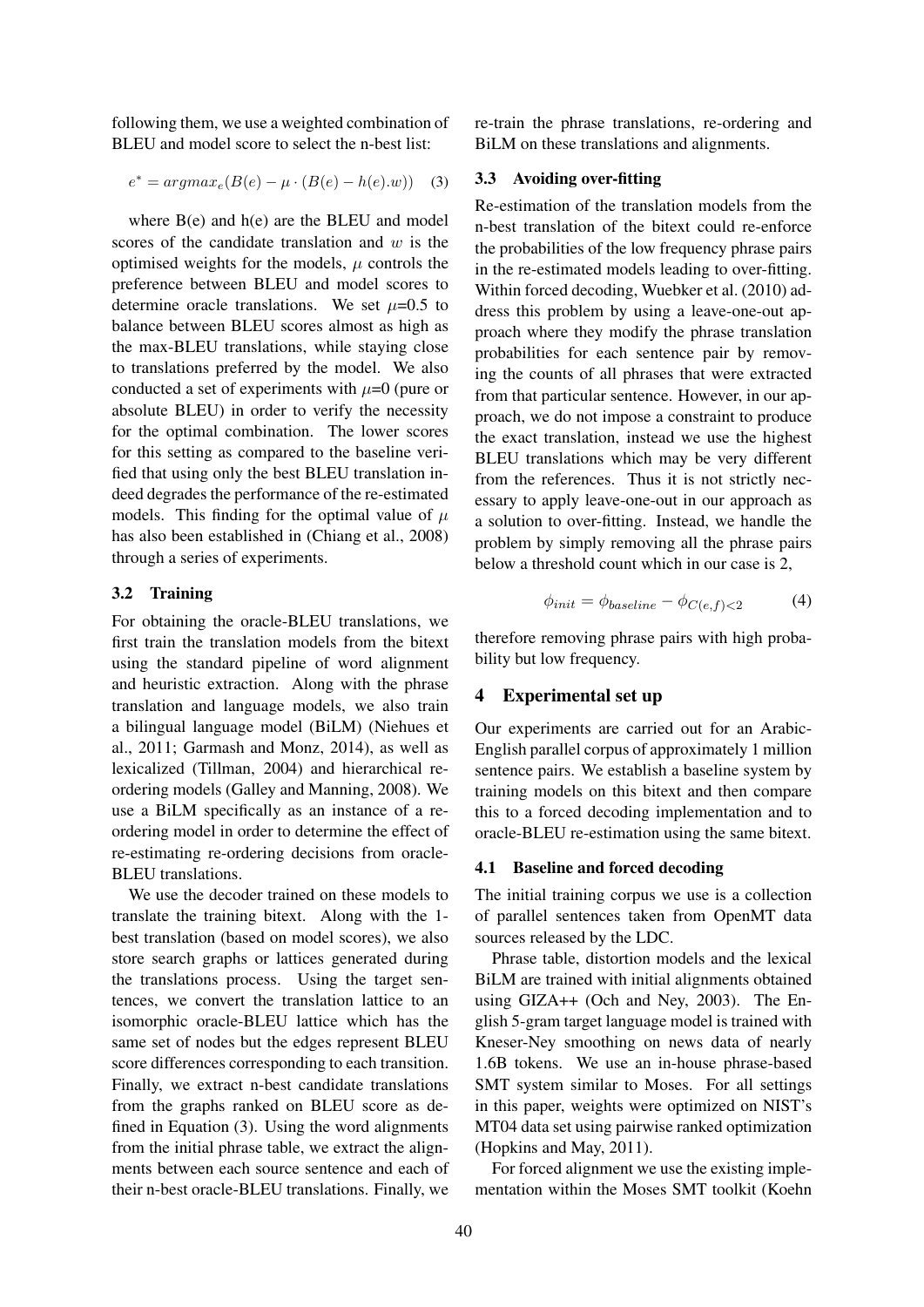| <b>Baseline</b>                                                                                                                                 | 50.1                                                                         |           |                |  |  |
|-------------------------------------------------------------------------------------------------------------------------------------------------|------------------------------------------------------------------------------|-----------|----------------|--|--|
|                                                                                                                                                 | $n=1$                                                                        | $n=10$    | $n=100$        |  |  |
| $PT_{re}$                                                                                                                                       | 50.1(0.0)                                                                    | 50.1(0.0) | $ 50.0(-0.1) $ |  |  |
| $P\Gamma_{in}$                                                                                                                                  | $\overline{50.7^{\text{A}} (+0.6) \, 50.5^{\text{A}} (+0.4) \, 50.0 (-0.1)}$ |           |                |  |  |
| $\frac{\text{BiLM}_{re} + \text{PT}_{in} \left[ 50.9^{\text{A}} (+0.8) \right] 50.5^{\text{A}} (+0.4) \left[ 49.6 (-0.5) \right]}{20.5 (-0.5)}$ |                                                                              |           |                |  |  |

Table 1: Performance of our oracle-BLEU reestimation with varying size n of n-best lists for the MT09 test set.  $\blacktriangle$ / $\blacktriangledown$  indicates a statistically significant gain/drop at p  $< 0.01$  and  $\Delta/\sqrt{2}$  at p  $< 0.05$ . Values in brackets show gains over the baseline.

et al., 2007) trained on the baseline phrase translation model. In order to increase the chances of producing the exact reference, we follow Foster and Kuhn (2012) and relax the standard decoding parameters as follows: distortion limit=∞, stack size=2000, beam width=10e-30, and no threshold pruning of the translation model.

#### 4.2 Oracle BLEU re-estimation

To obtain oracle-BLEU translations, we first train an initial SMT system and use it to decode the bitext. This system is identical to the baseline system except for the removal of low-frequency phrase pairs from the baseline phrase table as described in Section 3.3. To obtain the n-best oracle-BLUE translations, we experiment with different values of *n*, where  $n \in \{1, 10, 100\}$ . From these oracle-BLEU translations and alignments all phrases that were used in the derivation of these nbest sentences are extracted and the models are reestimated by re-calculating the translation probabilities. Hierarchical and lexicalized re-ordering models as well as the BiLM are re-trained using the source sentences, oracle-BLEU translations and word alignments. For testing the performance of the re-estimated models, we tune different systems while replacing the baseline models with the corresponding re-estimated models. We also experiment with the interpolation of re-estimated models with the respective baseline models. We evaluate against 4 test sets: MT05, MT06, MT08, and MT09. Case-insensitive 4-gram BLEU (Papineni et al., 2002) is used as evaluation metric. Approximate randomization (Noreen., 1989; Riezler and Maxwell, 2005) is used to detect statistically significant differences.

## 5 Results

We discuss the experimental results of our oracle-BLEU re-estimation approach for different models and settings and provide a comparison with the baseline (heuristic training) and forced alignment.

Re-estimated models with three different values of  $n \in \{1, 10, 100\}$  were evaluated under three settings: phrase table re-estimation, interpolation, and BiLM re-estimation. The best improvements over the baseline are obtained by using only 1-best  $(n= 1)$  alignments as shown in Table 1. Surprisingly, this is in contrast with forced decoding as discussed in Wuebker et al. (2010), where the best improvements are obtained for  $n = 100$ .

Table 2 provides a comparison between BLEU improvements achieved by forced decoding  $(n =$ 100 best) and our oracle-BLEU re-estimation approach  $(n = 1$  best) over the baseline for different models. One can see in Table 2 that while phrase table re-estimation drops substantially for forced decoding for all test sets (up to -1.4 for MT09), oracle-BLEU phrase table re-estimation shows either slight improvements or negligible drops compared to the baseline. For the linear interpolation of the re-estimated phrase table with the baseline, forced decoding shows only a slight improvement for MT06, MT08 and MT09 and still suffers from a substantial drop for MT05. On the other hand, oracle-BLEU re-estimation shows consistent improvements for all test sets with a maximum gain of up to  $+0.7$  for MT06. It is important to note here that although linear interpolation extinguishes the advantage of a smaller phrase table size obtained by re-estimation, the improvement achieved by interpolation for oracle-BLEU re-estimation are significantly higher as compared to forced decoding.

An important novelty of oracle-BLEU reestimation is that it also allows for re-training of other models alongside the phrase table. Here we provide the results for the re-estimation of a BiLM. For all test sets, BiLM re-estimation provides additional improvements over simple phrase table interpolation, demonstrating that reestimation of re-ordering models can further improve translation performance. The last row of Table 2 shows that the re-estimated BiLM on its own adds BLEU improvement of up to +0.5 (for MT09). The highest BLEU improvement of +0.8 is achieved by using a re-estimated BiLM and an interpolated phrase table. Note that re-estimation of BiLM or re-ordering models is not possible for forced decoding due to the constraint of having to match the exact reference. For an additional anal-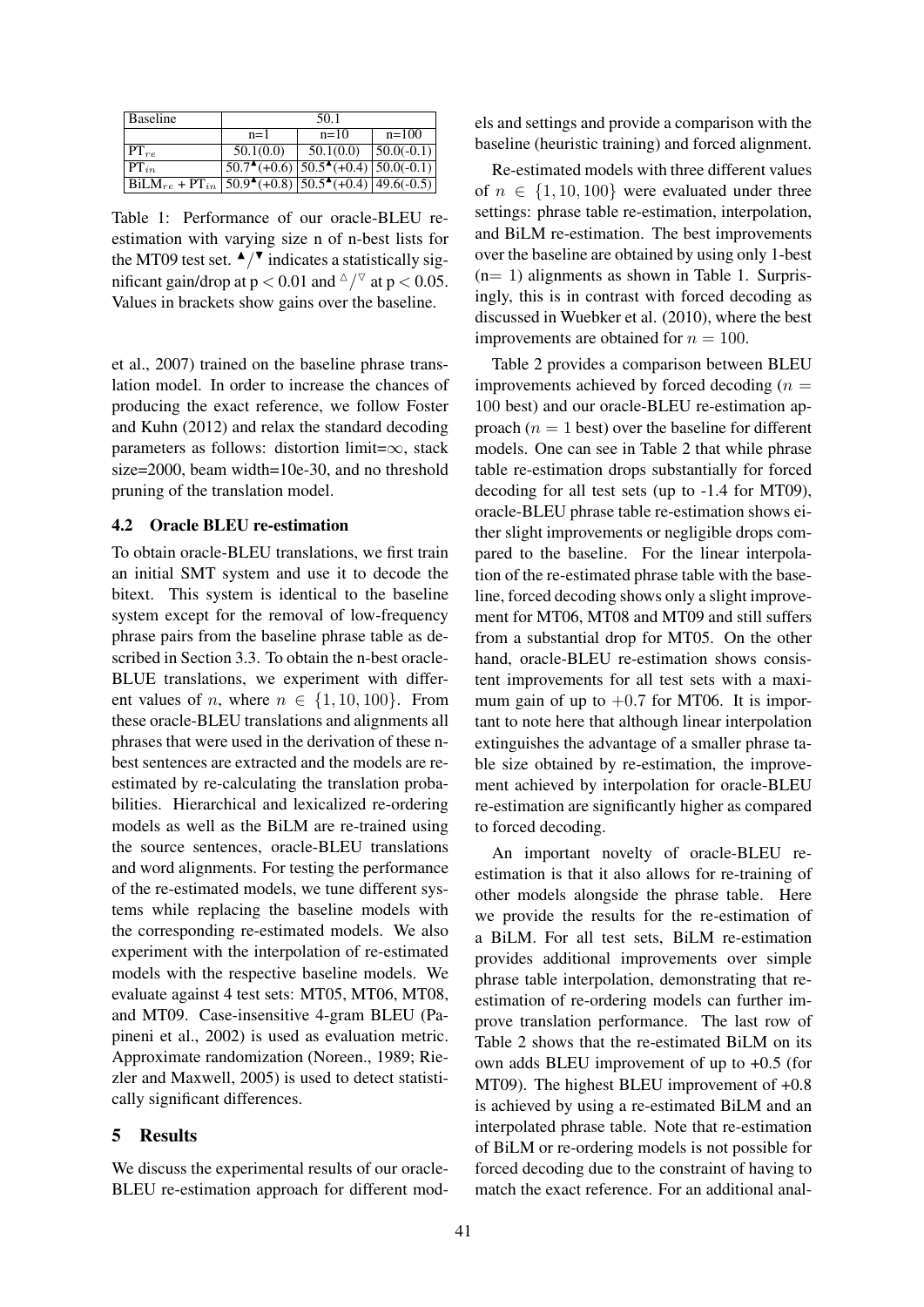|                                      |      | <b>MT05</b>                                                                                                                                                                        |      | MT06                      |           | MT08                       | MT <sub>09</sub>                                  |                            |
|--------------------------------------|------|------------------------------------------------------------------------------------------------------------------------------------------------------------------------------------|------|---------------------------|-----------|----------------------------|---------------------------------------------------|----------------------------|
| Baseline                             | 58.5 |                                                                                                                                                                                    | 47.9 |                           | 47.3      |                            | 50.1                                              |                            |
|                                      | FD.  | OB                                                                                                                                                                                 | FD.  | <b>OB</b>                 | <b>FD</b> | <b>OB</b>                  | FD                                                | <b>OB</b>                  |
| $PT_{re}$                            |      | $\left[57.4^{\nabla}(-1.1)\right]58.7^{\nabla}(+0.2)\left[46.3(-0.7)\right]47.8^{\nabla}(-0.1)\left[46.1^{\nabla}(-1.2)\right]47.4^{\nabla}(+0.1)\left[48.7^{\nabla}(-1.4)\right]$ |      |                           |           |                            |                                                   | 50.1(0.0)                  |
| $PT_{in}$                            |      | $58.2^{\triangledown}(-0.3)$ $58.8^{\triangleright}(+0.3)$ $48.0(+0.1)$ $48.6^{\triangleright}(+0.7)$ $47.5(+0.2)$                                                                 |      |                           |           | $ 47.7^{\triangle}(+0.4) $ | $ 50.4^{\triangle}(+0.3) 50.7^{\triangle}(+0.6) $ |                            |
| $PT_{in}$ + BiLM <sub>re</sub>       |      | $59.2^{\triangle}(+0.7)$ -                                                                                                                                                         |      | $48.5^{\bullet} (+0.6)$ - |           | $ 47.7^{\circ} (+0.4) $    |                                                   | $ 50.9^{\triangle}(+0.8) $ |
| $PT_{base}$ + BiLM <sub>re</sub>   - |      | $58.6(+0.1)$                                                                                                                                                                       |      | $48.2(+0.3)$              |           | $47.2^{\n\bullet}(-0.1)$   |                                                   | $50.6(+0.5)$               |

Table 2: BLEU scores for Forced decoding and Oracle BLEU re-estimation.  $PT_{refin}$  = Phrase table re-estimation/interpolation/baseline,  $PT_{base}$  = Baseline Phrase table, BiLM<sub>re</sub> = BiLM re-estimation, FD=Forced decoding, OB=oracle-BLEU.

|                                | <b>TEST</b>                                        |                                                                                   |  |
|--------------------------------|----------------------------------------------------|-----------------------------------------------------------------------------------|--|
| <b>Baseline</b>                | 51.0                                               |                                                                                   |  |
|                                | $FD_{LO}$                                          | <b>OB</b>                                                                         |  |
| $PT_{re}$                      | $\overline{50.7^{\triangledown}(-0.3)}$ 51.0 (0.0) |                                                                                   |  |
| $PT_{in}$                      |                                                    | $\overline{51.5^{\blacktriangle}(+0.5)}$ $\overline{51.5^{\blacktriangle}(+0.5)}$ |  |
| $PT_{in}$ + BiLM <sub>re</sub> |                                                    | $51.6^{\triangle}(+0.6)$                                                          |  |

Table 3: BLEU scores for Oracle-Bleu and Forced decoding with leave-one-out against concatenation of MT03, MT05-MT09.

|                   | $(\%$ of baseline) |
|-------------------|--------------------|
| OB <sub>100</sub> | 5.07               |
| $OB_{10}$         | 4.16               |
| OB <sub>1</sub>   | 3.28               |
| FD                | 27.71              |
| $FD_{LO}$         | 76                 |

Table 4: Phrase table sizes compared to baseline for Oracle-BLUE re-estimation and Forced decoding for different n-best list sizes,  $FD<sub>LO</sub>$  = Forced decoding with leave-one-out.

ysis, we experimented with the interpolation of both the re-estimated phrase table (forced decoding and oracle-BLEU) with the baseline. However, improvements achieved with this interpolation did not surpass the best result obtained for the oracle-BLEU re-estimation.

Additionally, we also compare oracle-BLEU re-estimation to forced decoding with leave-oneout (Wuebker et al., 2010) by evaluating both on a concatenation of 5 test sets (MT03, MT05- MT09). As shown in Table 3, even with leaveone-out, forced decoding performance drops below the baseline by -0.3 BLEU. In contrast, phrase tables re-estimated from oracle-BLEU translation achieves the same performance as the baseline. When interpolated with the baseline phrase table, both approaches show significant improvements over the baseline. This implies that only in combination with the original phrase table does

forced-decoding with leave-one-out outperform the baseline. On the other hand, oracle-BLEU re-estimation by its own not only performs better than forced decoding, but also gives a performance equal to forced decoding with leave-oneout when interpolated with baseline phrase table. In addition to the BLEU improvements, our approach also results in a re-estimated phrase table with a significantly reduced size as compared to the baseline. As shown in Table 4, out of all the settings, the minimum phrase table size after oracle-BLEU re-estimation is only 3.28% of baseline (i.e., a reduction of 96.72%) while it is 7.6% for forced decoding.

# 6 Conclusions

In this paper, we proposed a novel technique for improving the reliability of SMT models by model re-estimation from oracle-BLEU translations of the source sentences in the bitext. Our experimental results show BLEU score improvements of up to +0.8 points for oracle-BLEU re-estimation over a strong baseline along with a substantially reduced size of the re-estimated phrase table (3.3% of the baseline). An important novelty of our approach is that it also allows for the re-estimation of re-ordering models which can yield further improvements in SMT performance as demonstrated by the re-estimation of a BiLM.

#### Acknowledgments

This research was funded in part by the Netherlands Organization for Scientific Research (NWO) under project numbers 639.022.213 and 612.001.218. We thank Arianna Bisazza and the anonymous reviewers for their comments.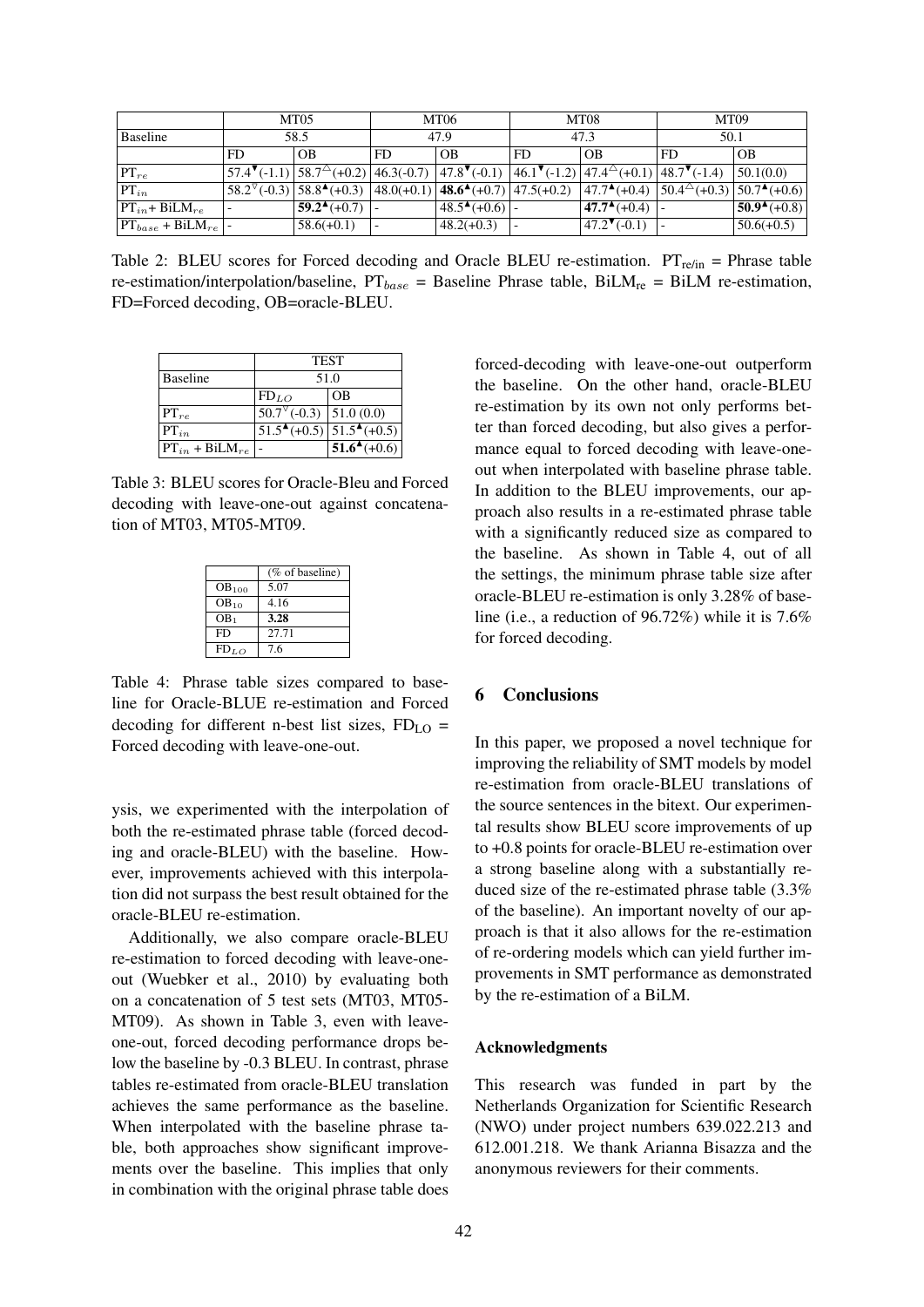# References

- David Chiang, Yuval Marton, and Philip Resnik. 2008. Online large-margin training of syntactic and structural translation features. In *Proceedings of the Conference on Empirical Methods in Natural Language Processing*. Association for Computational Linguistics.
- Markus Dreyer, Keith Hall, and Sanjeev Khudanpur. 2007. Comparing reordering constraints for smt using efficient BLEU oracle computation. In *Proceedings of 2007 Workshop on Syntax and Structure in Statistical Trans- lation*.
- George Foster and Roland Kuhn. 2012. Forced decoding for phrase extraction. Technical report, University of Montreal.
- George Foster, Roland Kuhn, and Howard Johnson. 2006. Phrasetable smoothing for statistical machine translation. In *Proceedings of the 2006 Conference on Empirical Methods in Natural Language Processing*. Association for Computational Linguistics.
- Michel Galley and Christopher D. Manning. 2008. A simple and effective hierarchical phrase reordering model. In *Proceedings of the Conference on Empirical Methods in Natural Language Processing*. Association for Computational Linguistics.
- Ekaterina Garmash and Christof Monz. 2014. Dependency-based bilingual language models for reordering in statistical machine translation. In *Proceedings of the 2014 Conference on Empirical Methods in Natural Language Processing (EMNLP)*, pages 1689–1700.
- Mark Hopkins and Jonathan May. 2011. Tuning as ranking. In *Proceedings of the 2011 Conference on Empirical Methods in Natural Language Processing*. Association for Computational Linguistics.
- Philipp Koehn, Hieu Hoang, Alexandra Birch, Chris Callison-Burch, Marcello Federico, Nicola Bertoldi, Brooke Cowan, Wade Shen, Christine Moran, Richard Zens, Chris Dyer, Ondřej Bojar, Alexandra Constantin, and Evan Herbst. 2007. Moses: Open source toolkit for statistical machine translation. In *Proceedings of the 45th Annual Meeting of the ACL on Interactive Poster and Demonstration Sessions*. Association for Computational Linguistics.
- Patrik Lambert, Holger Schwenk, Christophe Servan, and Sadaf Abdul-Rauf. 2011. Investigations on translation model adaptation using monolingual data. In *Proceedings of the Sixth Workshop on Statistical Machine Translation*. Association for Computational Linguistics.
- Percy Liang, Alexandre Bouchard-Côté, Dan Klein, and Ben Taskar. 2006. An end-to-end discriminative approach to machine translation. In *Proceedings of the 21st International Conference on Computational Linguistics and 44th Annual Meeting of the Association for Computational Linguistics*. Association for Computational Linguistics, July.
- Daniel Marcu and William Wong. 2002. A phrasebased, joint probability model for statistical machine translation. In *Proceedings of the ACL-02 Conference on Empirical Methods in Natural Language Processing*. Association for Computational Linguistics.
- Jan Niehues, Teresa Herrmann, Stephan Vogel, and Alex Waibel. 2011. Wider context by using bilingual language models in machine translation. In *Proceedings of the Sixth Workshop on Statistical Machine Translation*. Association for Computational Linguistics.
- Eric W. Noreen. 1989. *Computer Intensive Methods for Testing Hypotheses. An Introduction*. Wiley-Interscience.
- Franz Josef Och and Hermann Ney. 2000. Improved statistical alignment models. In *Proceedings of the 38th Annual Meeting on Association for Computational Linguistics*. Association for Computational Linguistics.
- Franz Josef Och and Hermann Ney. 2003. A systematic comparison of various statistical alignment models. *Computational Linguistics*, 29.
- Kishore Papineni, Salim Roukos, Todd Ward, and Wei-Jing Zhu. 2002. Bleu: a method for automatic evaluation of machine translation. In *Proceedings of 40th Annual Meeting of the Association for Computational Linguistics*. Association for Computational Linguistics.
- Stefan Riezler and John T. Maxwell. 2005. On some pitfalls in automatic evaluation and significance testing for MT. In *Proceedings of the ACL Workshop on Intrinsic and Extrinsic Evaluation Measures for Machine Translation and/or Summarization*.
- Holger Schwenk, Patrik Lambert, Loïc Barrault, Christophe Servan, Haithem Afli, Sadaf Abdul-Rauf, and Kashif Shah. 2011. LIUM's SMT machine translation systems for WMT 2011. In *Proceedings of the Sixth Workshop on Statistical Machine Translation*. Association for Computational Linguistics.
- Ankit K. Srivastava, Yanjun Ma, and Andy Way. 2011. Oracle-based training for phrase-based statistical machine translation. In *Proceedings of the 15th annual meeting of the European Association for Machine Translation*.
- Christoph Tillman. 2004. A unigram orientation model for statistical machine translation. In *Proceedings of HLT-NAACL*. Association for Computational Linguistics.
- Taro Watanabe, Jun Suzuki, Hajime Tsukada, and Hideki Isozaki. 2007. Online large-margin training for statistical machine translation. In *Proceedings of the 2007 Joint Conference on Empirical Methods in Natural Language Processing and Computational*